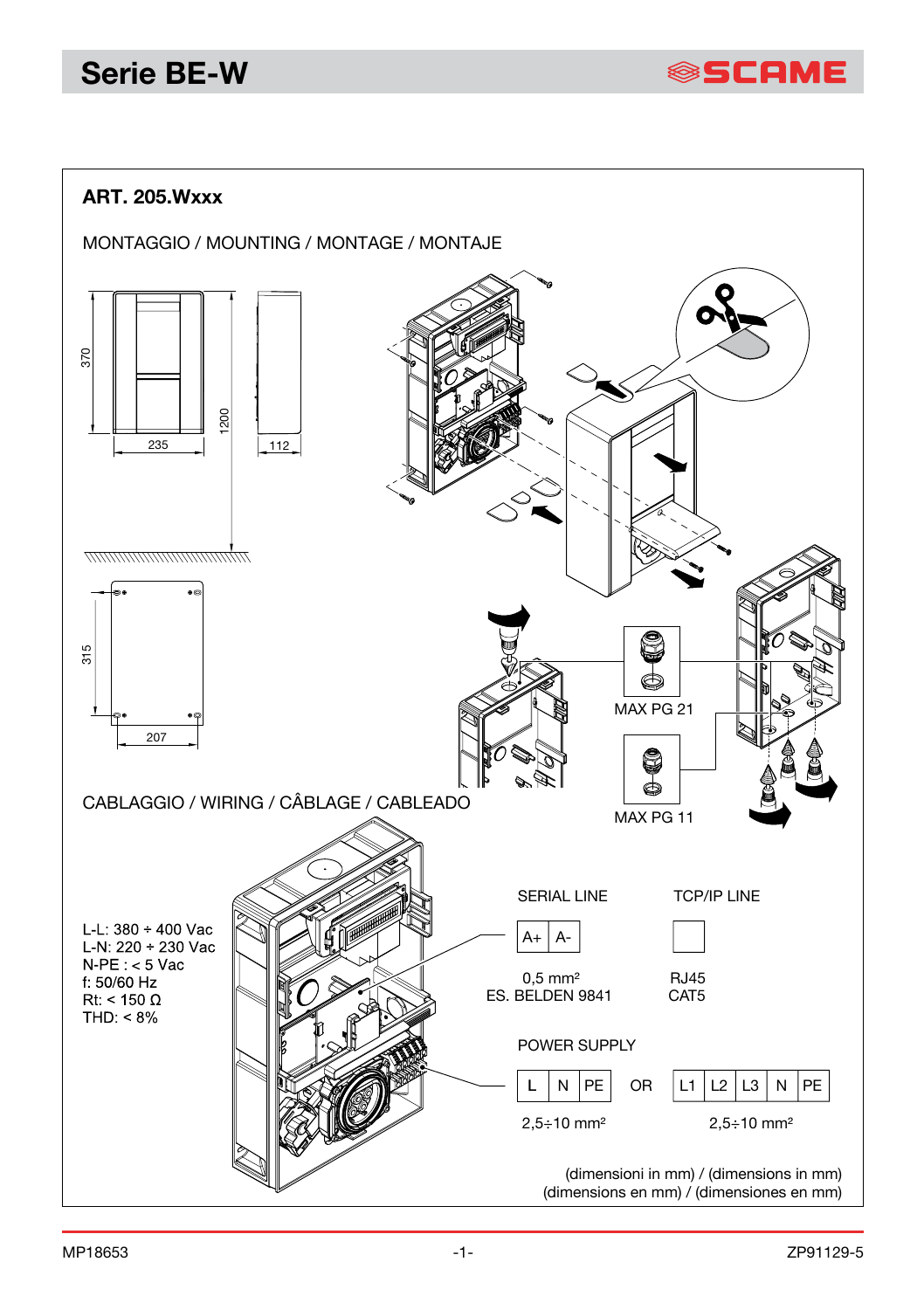



#### **CAMBIO MODALITA'**

Personal  $\rightarrow$  Free Con pulsante premuto, passare carta master su lettore.  $Free \rightarrow Personal$ Con pulsante premuto, passare carta master su lettore.

#### **CHANGE MODE**

Personal  $\rightarrow$  Free With button pressed down, switch the master card on reader. Free Personal With button pressed down, switch the master card on reader.

#### **CHANGEMENT DE MODE**

Personal  $\rightarrow$  Free Avec le bouton enfoncé, passez la fiche mère en fonction lecteur. Free Personal Avec le bouton enfoncé, passez la fiche mère en fonction lecteur.

### **CAMBIO DE MODO**

Personal  $\rightarrow$  Free Con el botón presionado, cambiar la tarjeta maestra a lector.  $Free \rightarrow Personal$ Con el botón presionado, cambiar la tarjeta maestra a lector.

#### **NOTE / NOTES / NOTES / NOTAS**

Questo apparecchio deve essere installato e sottoposto a manutenzione da personale qualificato. This device shall be installed and maintained by qualified personnel. Cet appareil doit etre installé et entretenu par du personnel qualifié. Este aparato debe ser instalado y mantenido por persona! calificado.

Il costruttore non può essere ritenuto responsabile del mancato rispetto delle presenti istruzioni. The manufacturer can not be held responsible for any failure to comply with these instructions. Le fabricant ne peut etre tenu responsable du non-respect de ces instructions. El fabricante no se hace responsable por el incumplimiento de estas instrucciones.

Per scaricare il manuale d'uso delle stazioni di ricarica visitatate il nostro sito web: To download the user manual of charging stations visit our website: Pour télécharger le manuel d'utilisation des bornes de recharge, visitez notre site web: Para descargar el manual del usuario de las estaciones de carga, visite nuestro sitio web: **https://e-mobility.scame.com/download**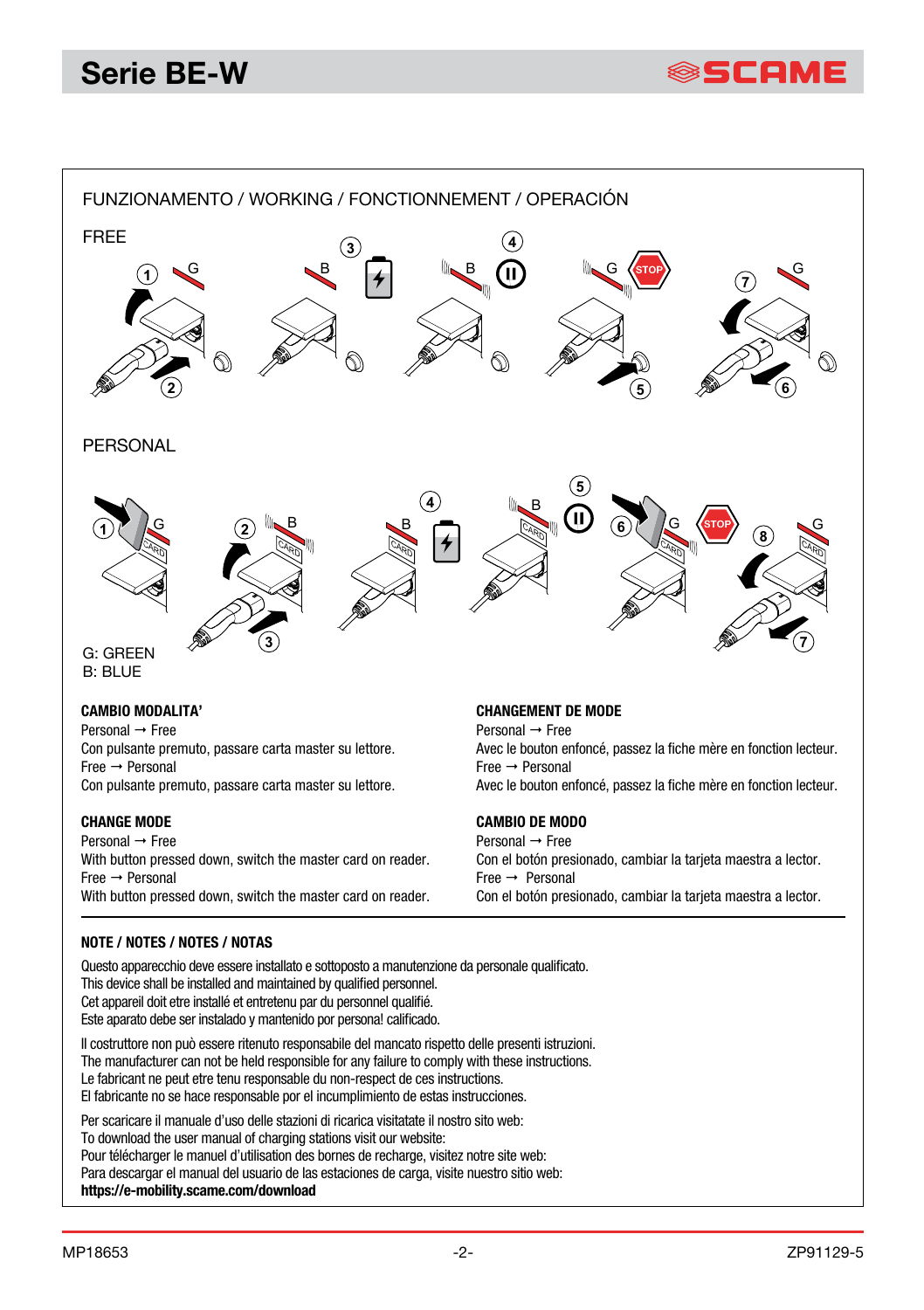# **Serie BE-W**



### **POWER MANAGEMENT**

Collegamento misuratore di energia aggiuntivo Additional energy meter connection Connexion de compteur d'énergie supplementaire Conexión de medidor de energía adicional

- http://ecomobility.scame.com
- Download: Manuale d'uso / User manual / Mode d'emploi / Manual de uso